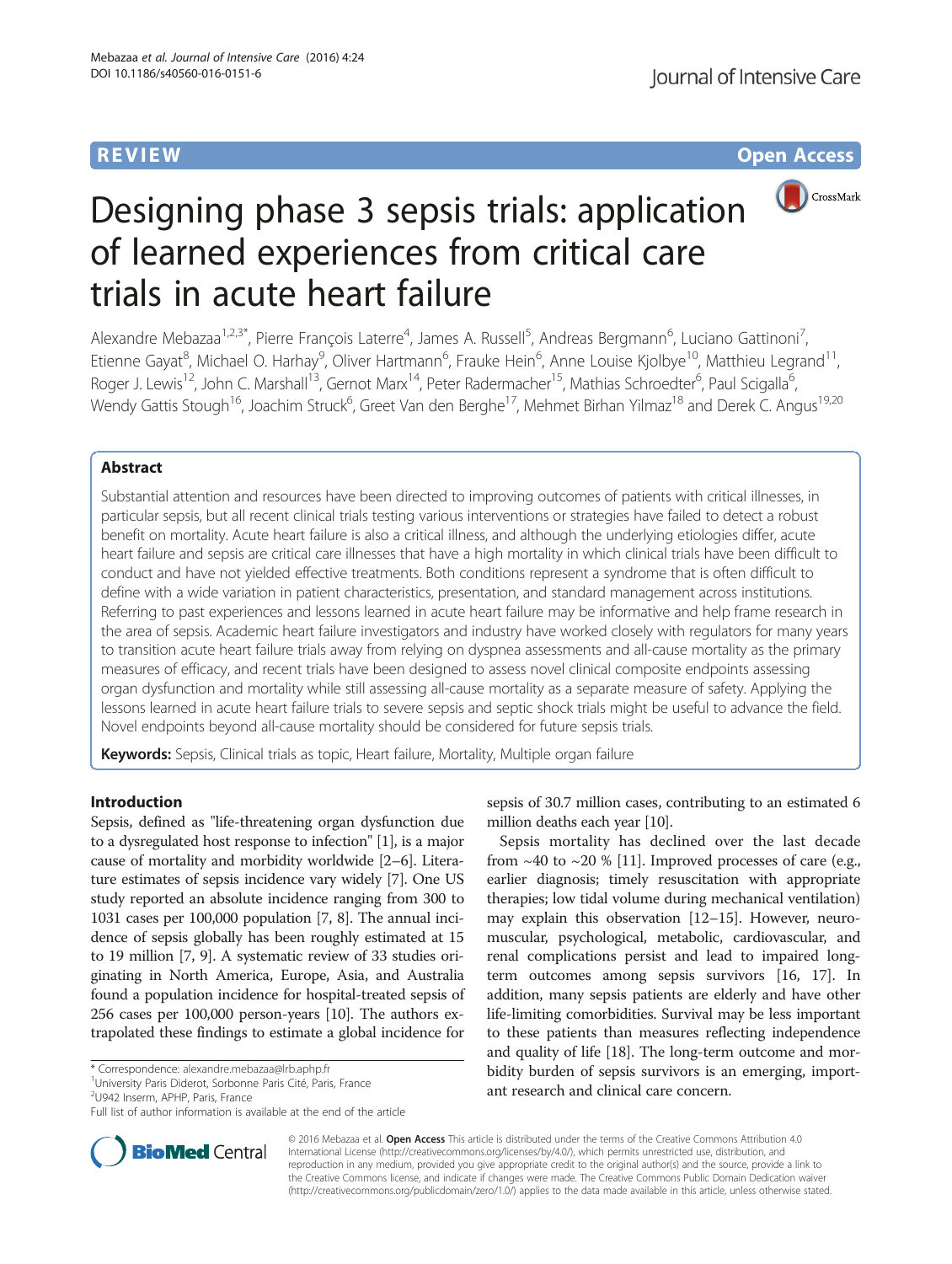Effective therapies are needed to better manage sepsis patients [[19](#page-9-0)]. Therapeutic goals include not only improving survival but also reducing morbidity, preventing organ failure, and shortening convalescence [\[2, 20](#page-9-0)]. Substantial attention has been directed at reducing mortality in sepsis, but all recent multinational trials have failed to improve survival [[21](#page-9-0)–[26\]](#page-9-0).

Other critical care conditions (e.g., acute heart failure) have faced similar challenges with efforts to prolong survival in clinical trials. Acute heart failure and sepsis are both critical care illnesses with high mortality. Both conditions represent syndromes with wide variation in patient characteristics, presentation, and standard management. Further, the underlying pathophysiology in both conditions is related to many processes, but pharmacologic interventions generally target single pathways and have not translated into survival benefits. All-cause mortality is usually the primary endpoint chosen for phase 3 pivotal trials in sepsis and acute heart failure, but no treatments to date have effectively reduced the high mortality associated with either of these conditions (Fig. 1). In a survey of acute heart failure experts, most felt it was unlikely that improvements in short-term mortality could be shown as a single primary endpoint in acute heart failure trials [[27](#page-9-0)]. Thus, recent and ongoing acute heart failure trials have been designed with composite clinical primary endpoints, reserving all-cause mortality assessments for safety [[28](#page-9-0)]. This approach recently adopted in some acute heart failure trials may help frame research in sepsis, since both of these critical care illnesses have faced similar challenges in clinical research.

The European Drug Development Hub brought together experts in critical care/sepsis and acute heart failure with the objective of sharing the collective clinical research experience in these critical care illnesses. The ultimate goal was to discuss better approaches to conducting clinical trials in critical care illnesses with high mortality (i.e., sepsis and acute heart failure) to promote advances in the care of these patients (Paris, France, January 2015). This paper summarizes the key developments from the meeting, focusing on clinical trial designs and endpoints that should be considered for use in future sepsis trials.

# Review

#### Clinical trials in sepsis

#### Why have outcomes failed to improve in clinical trials?

An overview of the results from a selection of recent large, rigorously designed and conducted sepsis clinical trials reveals a consistent theme (Table [1](#page-2-0)). All trials were designed with short-term all-cause mortality as the primary endpoint, but none of the interventions has improved short-term survival for a variety of possible reasons (Table [2\)](#page-4-0).

Mortality rates due to sepsis are declining but remain high [[5\]](#page-9-0). Statistical power is dependent on several parameters, including the population's baseline risk, the modifiable mortality, and on the treatment effect size and its variability within the study sample. In some recent sepsis trials, all-cause mortality ranged from 19 to 45 % depending on the study population and follow-up duration (Table [1\)](#page-2-0). Achieving lower than expected event



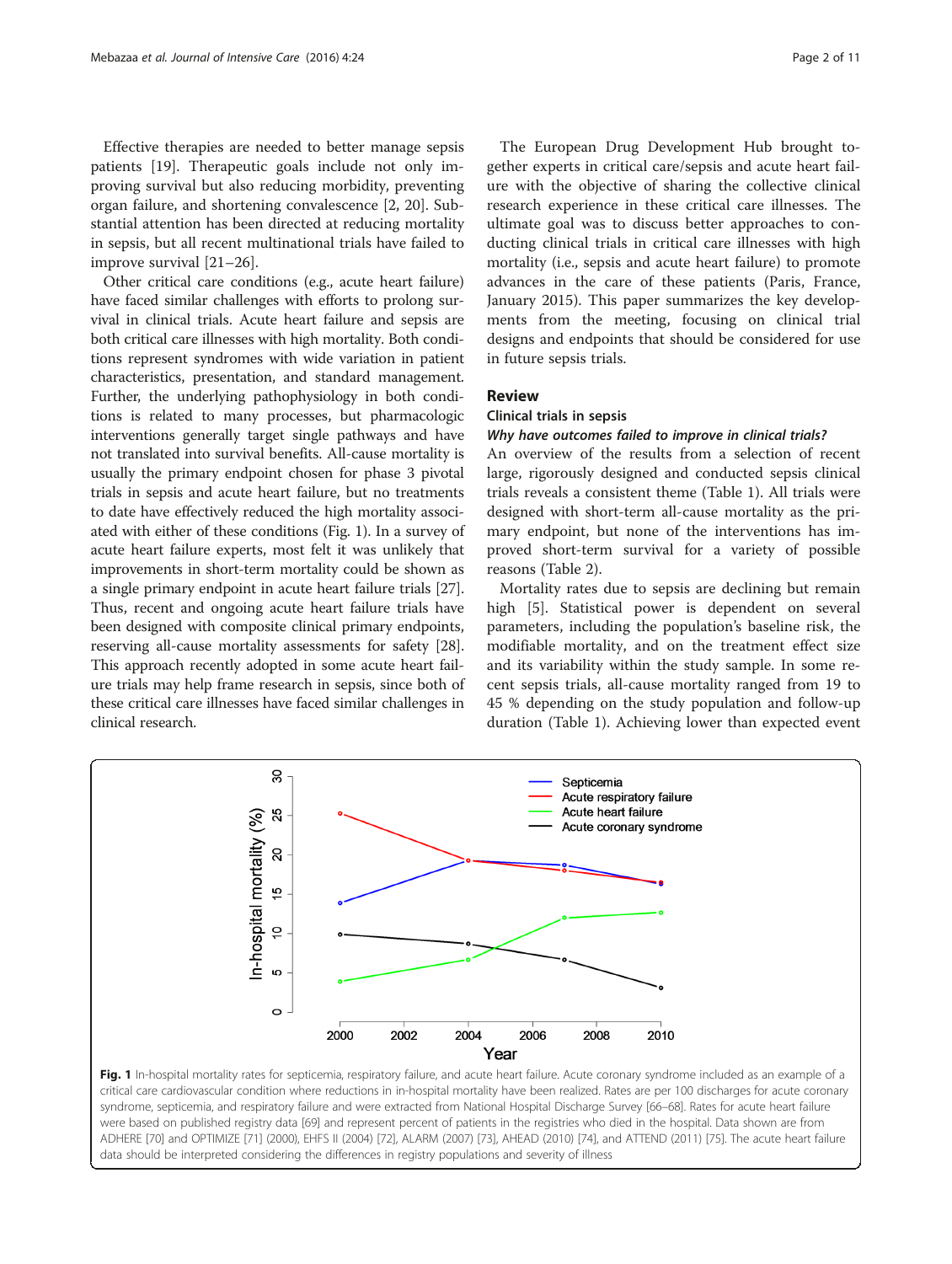# <span id="page-2-0"></span>Table 1 Overview of key recent critical care sepsis trials

| Trial                            | Design                                                             | Intervention                                                                                                                                                            | Study population                                                                                                                                                                                                                                                                     | Mean SOFA <sup>t</sup><br>score                                                                  | Endpoint                                                                          | follow-up | Length of N of deaths                 | Primary endpoint results                                                                                                                                                                 |
|----------------------------------|--------------------------------------------------------------------|-------------------------------------------------------------------------------------------------------------------------------------------------------------------------|--------------------------------------------------------------------------------------------------------------------------------------------------------------------------------------------------------------------------------------------------------------------------------------|--------------------------------------------------------------------------------------------------|-----------------------------------------------------------------------------------|-----------|---------------------------------------|------------------------------------------------------------------------------------------------------------------------------------------------------------------------------------------|
| ALBIOS [22]                      | Multicenter,<br>open-label,<br>randomized,<br>controlled           | 20 % albumin + crystalloid<br>vs. crystalloid alone for 28<br>days or until ICU discharge severe sepsis [76]                                                            | $N = 1818 \ge 18$ years,<br>clinical criteria for                                                                                                                                                                                                                                    | Albumin 8 (6-10)<br>vs. crystalloid 8<br>$(5-10)^a$ , median<br><i>(interquartile)</i><br>range) | All-cause mortality                                                               | 28 days   | 285 albumin vs.<br>288 crystalloid    | 31.8 % albumin vs. 32 %<br>crystalloid (RR 1.00, 95 %<br>CI 0.87-1.14, $P = 0.94$ )                                                                                                      |
| SEPSISPAM [21]                   | Multicenter,<br>open-label,<br>randomized                          | Vasopressor treatment<br>adjusted to maintain MAP<br>of 80-85 mmHg (high<br>target) vs. 65-70 mmHg<br>(low target) for 5 days or<br>until vasopressor support<br>weaned | $N = 776$ Septic shock<br>(Table 2) refractory<br>to fluid resuscitation,<br>requiring vasopressors                                                                                                                                                                                  | Low target 10.8<br>$\pm$ 3.1 vs. high<br>target $10.7 \pm 3.1^{\rm b}$                           | All-cause mortality                                                               | 28 days   | 142 high target vs.<br>132 low target | 36.6 % high target vs.<br>34 % low target (HR for<br>high target 1.07, 95 % Cl<br>$0.84 - 1.38$ , $P = 0.57$ )                                                                           |
| ProCESS [26]                     | Multicenter.<br>randomized                                         | Protocol-based EGDT vs.<br>protocol-based standard<br>therapy vs. usual care                                                                                            | $N = 1341$ Suspected<br>sepsis with ≥2 criteria<br>for SIRS, [76] and<br>refractory hypotension<br>or serum lactate<br>$\geq4$ mmol/L                                                                                                                                                | Not reported                                                                                     | All-cause in-hospital 60 days<br>death                                            |           | 92 EGDT vs. 81<br>86 usual care       | 21 % EGDT vs. 18.2 %<br>standard therapy vs. standard therapy vs.<br>18.9 % usual care<br>Combined protocol-<br>based groups vs. usual<br>care RR 1.04, 95 %<br>CI 0.82-1.31, $P = 0.83$ |
| Rosuvastatin for<br>$ARDSe$ [25] | Multicenter,<br>randomized.<br>placebo-controlled,<br>double-blind | Enteral rosuvastatin vs.<br>placebo                                                                                                                                     | $N = 745$ Positive pressure<br>mechanical ventilation.<br>PaO <sub>2</sub> to F <sub>IO2</sub> ratio $\leq$ 300,<br>bilateral infiltrates on<br>CXR without evidence<br>of left atrial hypertension,<br>known or suspected<br>infection, and $\geq$ 1 criteria<br>for SIRS (Table 2) | Not reported                                                                                     | All-cause mortality<br>before hospital<br>discharge home or<br>until study day 60 | 60 days   | 108 rosuvastatin vs.<br>91 placebo    | 28.5 % rosuvastatin vs.<br>24.9 % placebo;<br>difference $4.0$ (-2.3 to<br>10.2), $P = 0.21$ ; enrollment<br>stopped prematurely for<br>futility                                         |
| <b>TRISS [23]</b>                | Multicenter,<br>randomized.<br>parallel-group                      | Leuko-reduced blood<br>transfusion at lower $( \leq 7)$<br>g/dL) vs. higher (≤9 g/dL)<br>Hgb thresholds                                                                 | $N = 1000$ ICU, fulfilled<br>septic shock criteria<br>(Table 2), Hgb $\leq$ 9 g/dL                                                                                                                                                                                                   | Both groups 10<br>$(8-12)^c$ , median<br><i>(interquartile</i><br>range)                         | All-cause mortality                                                               | 90 days   | 216 lower Hgb vs.<br>223 higher Hgb   | 43 % lower threshold vs.<br>45 % higher threshold<br>(RR 0.94, 95 % CI 0.78 to<br>1.09, $P = 0.44$                                                                                       |
| <b>ARISE</b> [24]                | Multicenter,<br>randomized,<br>parallel-group                      | EGDT vs. usual care for 6 h $N = 1600$ Suspected or                                                                                                                     | confirmed infection, $\geq$ 2<br>criteria for SIRS (Table 2),<br>refractory hypotension or<br>hypoperfusion, identified<br>in the ED within 6 h of<br>presentation                                                                                                                   | Not reported                                                                                     | All-cause mortality                                                               | 90 days   | 147 EGDT vs. 150<br>usual care        | 18.6 % EGDT vs. 18.8 %<br>usual care (RR 0.98, 95 %<br>CI 0.80 to 1.21, $P = 0.9$ )                                                                                                      |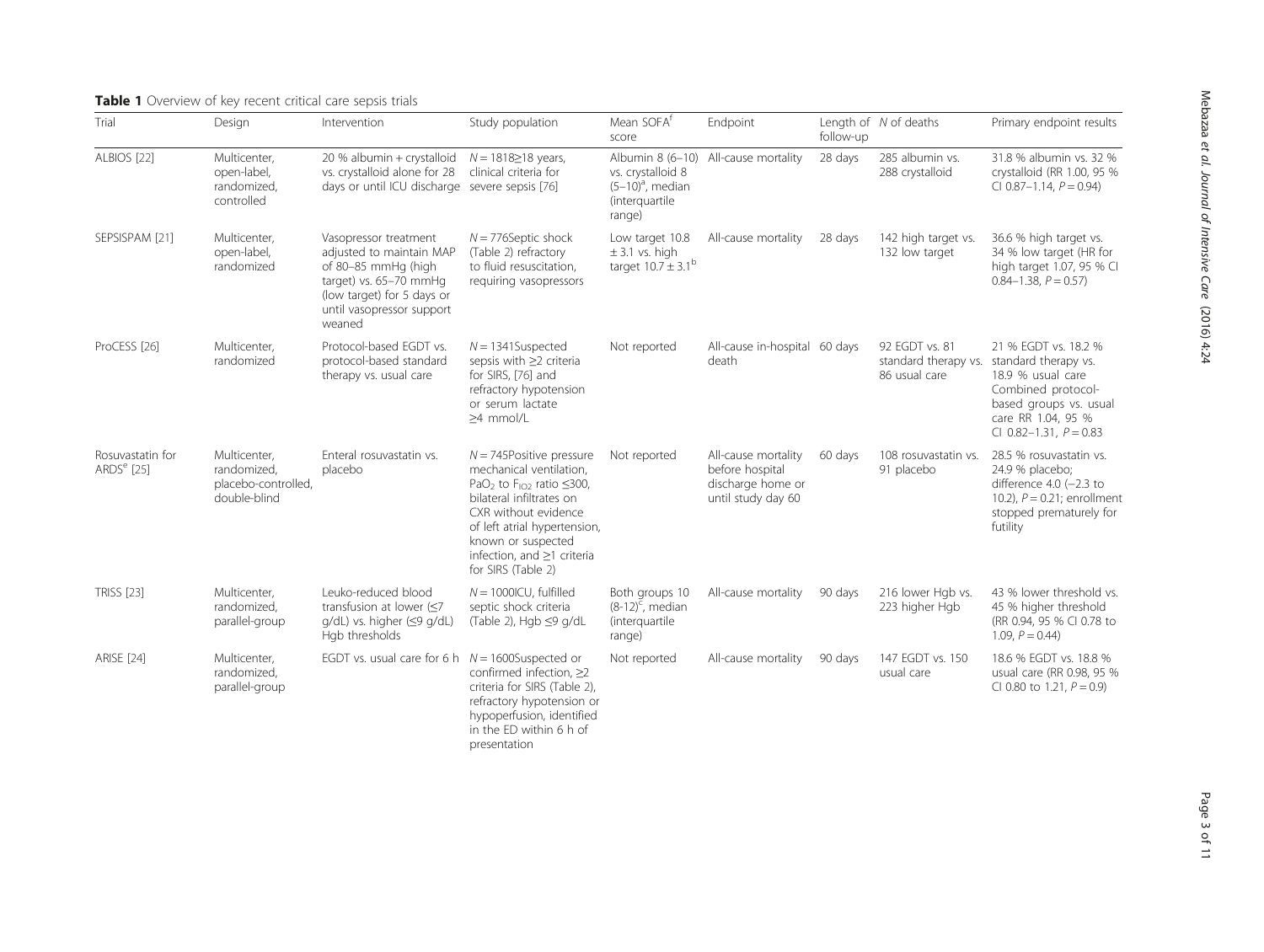Table 1 Overview of key recent critical care sepsis trials (Continued)

| PROMISE [31] | Pragmatic,<br>open, multicenter,<br>parallel-group,<br>randomized,<br>controlled trial | 6-h EGDT resuscitation<br>protocol vs. usual care | $N = 1260$ Known or<br>presumed infection,<br>$\geq$ 2 SIRS criteria,<br>and either refractory<br>hypotension or<br>hyperlactatemia<br>within 6 h after ED<br>presentation | EGDT 4.2 $\pm$ 2.4<br>vs. usual care<br>$4.3 \pm 2.4^{\circ}$ | All-cause mortality | 90 days | 184 EGDT vs. 181<br>usual care | 29.5 % EGDT vs. 29.2 %<br>usual care (RR 1.01, 95 %<br>CI 0.85 to 1.20, $P = 0.9$ ) |
|--------------|----------------------------------------------------------------------------------------|---------------------------------------------------|----------------------------------------------------------------------------------------------------------------------------------------------------------------------------|---------------------------------------------------------------|---------------------|---------|--------------------------------|-------------------------------------------------------------------------------------|
|--------------|----------------------------------------------------------------------------------------|---------------------------------------------------|----------------------------------------------------------------------------------------------------------------------------------------------------------------------------|---------------------------------------------------------------|---------------------|---------|--------------------------------|-------------------------------------------------------------------------------------|

ICU intensive care unit, MAP mean arterial pressure, EGDT early goal-directed therapy, SIRS systemic inflammatory response syndrome, CXR chest radiography, Hgb hemoglobin, ED emergency department alncludes subscores ranging from 0 to 4 for each of five components (respiratory, coagulation, liver, cardiovascular, and renal components), with higher scores indicating more severe organ dysfunction. The scoring was modified by excluding the assessment of cerebral failure (the Glasgow Coma Scale), which was not performed in these patients, and by decreasing to 65 mmHg the mean arterial pressure threshold for a cardiovascular subscore of 1, for consistency with the hemodynamic targets as defined according to the early goal-directed therapy

bincludes subscores ranging from 0 to 4 for each of five components (circulation, lungs, liver, kidneys, and coagulation). Aggregated scores range from 0 to 20, with higher scores indicating more severe organ failure contr Subscores ranging from 0 to 4 for each of six organ systems (cerebral, circulation, pulmonary, hepatic, renal, and coagulation). The aggregated score ranges from 0 to 24, with higher scores indicating more severe organ failure. One variable was missing for 51 patients in the higher-threshold group and for 64 in the lower-threshold group, so their values were not included <sup>d</sup>

dScores range from 0 to 24, with higher scores indicating a greater degree of organ failure. The SOFA score was calculated on the basis of the last recorded data before randomization. The SOFA renal score was based on the plasma creatinine level only and did not include urine output

<sup>e</sup> ARDS acute respiratory distress syndrome <sup>e</sup>ARDS acute respiratory distress syndrome<br><sup>f</sup>SOEA sequential organ failure assessment

SOFA sequential organ failure assessment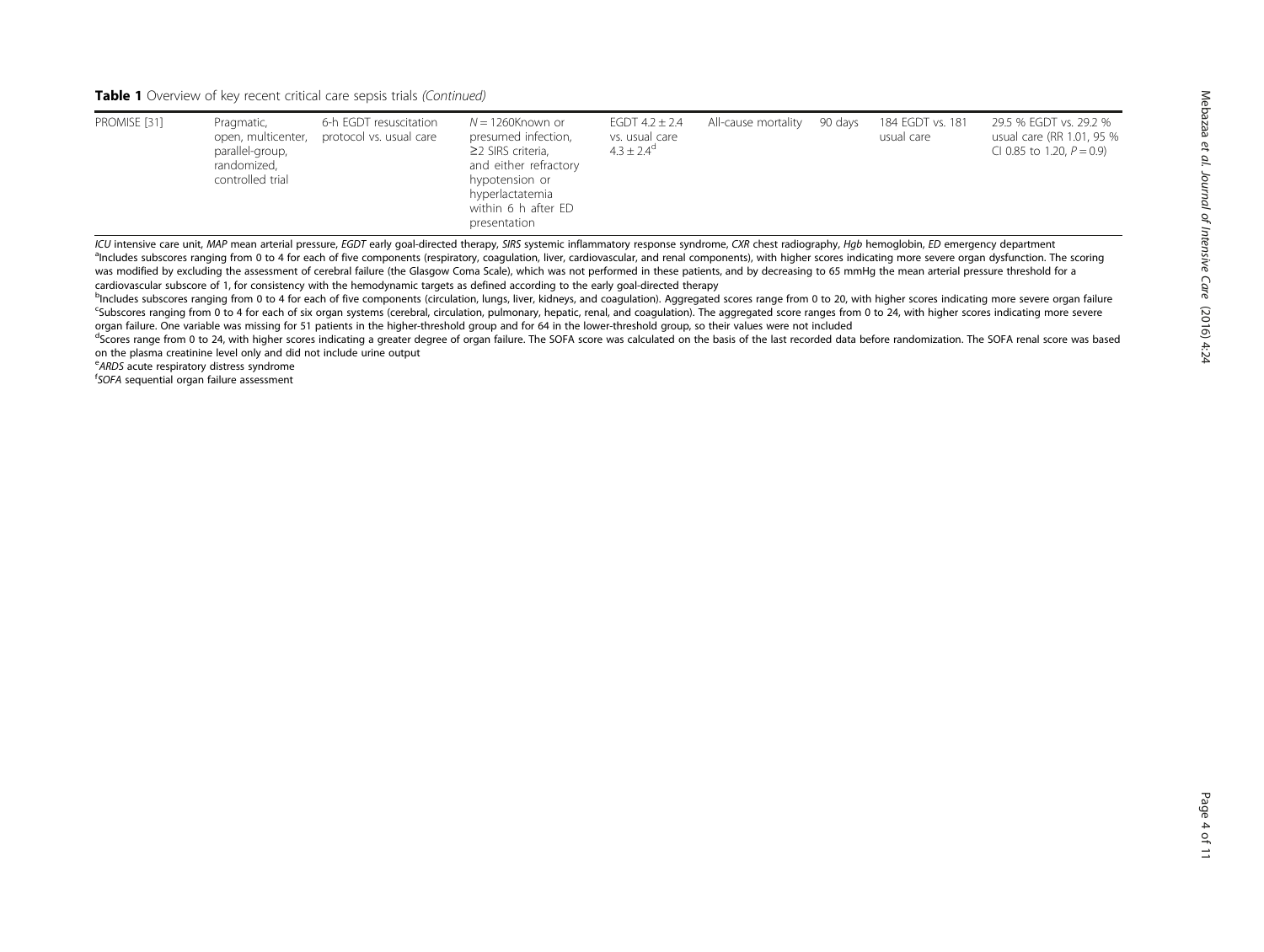<span id="page-4-0"></span>Table 2 Reasons for lack of survival improvements in sepsis clinical trials

- Declining mortality rates over time
- Over-estimated treatment effects
- Suboptimal pre-clinical models
- Knowledge of pathophysiology is still evolving, making pathophysiologic targets difficult to identify
- Incorrect treatment targets
- Heterogeneity of the syndrome
- Heterogeneity of the patient population
- Improbability that a single treatment can impact key pathophysiologic processes that influence all-cause mortality

rates in trials (e.g., due to declining overall mortality, unintended enrollment of a lower-risk population, intentional exclusion of patients with an imminent risk of death) reduces the likelihood of identifying true treatment effects. As the overall mortality rate declines in the general sepsis population, the potential absolute effect of any given treatment is attenuated, if by nothing else, a lower fraction of modifiable mortality [\[19](#page-9-0), [29](#page-9-0)]. At the same time, if baseline risk is higher than estimated, more patients will be needed as the expected treatment effect decreases (Fig. 2).

Over- or under-estimating treatment effects should be avoided when designing clinical trials [[30\]](#page-9-0). Researchers



have struggled and often over-estimated control group mortality when planning sample size and power estimates. For example, usual care group mortality rates were over-estimated by 5.1 % in Protocolized Care for Early Septic Shock (PROCESS) [[26](#page-9-0)], 9.7 % in Sepsis and Mean Arterial Pressure (SEPSISPAM) [[21](#page-9-0)], 19.4 % in Australasian Resuscitation in Sepsis Evaluation (ARISE) [[24\]](#page-9-0), and 10.8 % in Protocolized Management in Sepsis (ProMISE) [\[31](#page-9-0)], similar to previous over-estimates in septic shock trials (Vasopressin and Septic Shock Trial (VASST) over-estimate was 11 %) [[32\]](#page-9-0).

Sepsis is a complex syndrome characterized by the interplay of many pathways and systems. Sepsis therapies must either (1) control several pathways with several interventions or (2) hit "upstream" nodes that control a number of pathways. The treatment approach for sepsis has ranged from inhibiting the uncontrolled, inflammatory host response to enhancing the host immune response [\[33](#page-9-0)]. These seemingly conflicting approaches illustrate the complexity of the process and the significant (and ongoing) evolution in the understanding of sepsis pathophysiology. Analogously, the failure of positive inotropes to improve outcomes in clinical heart failure trials [[34](#page-9-0)] was initially unexpected, but it was better understood as the knowledge of heart failure pathophysiology evolved.

Whether sepsis treatments targeting a single aspect of this complex syndrome could be reasonably expected to reduce all-cause mortality is uncertain. All-cause mortality is a robust endpoint because it reflects the net benefit of an intervention [[28\]](#page-9-0). A benefit on all-cause mortality shows that the effect of the intervention is strong enough to overcome the influence of events on which the treatment has no or minimal effect [\[28](#page-9-0)]. While this approach works well when most deaths are directly related to the disease being studied, it may be less informative when heterogeneity in cause of death is common and mortality is often attributable to factors indirectly related to the disease such as occurs in sepsis [[35\]](#page-9-0).

In sepsis trials, significant patient heterogeneity exists in time to presentation and diagnosis, organisms(s), type and source of infection, organ involvement, degree of organ impairment, severity of illness, location of enrollment (e.g., emergency department vs. ICU), pre-existing conditions, and differences in standard of care across institutions or geographical regions (Additional file [1](#page-8-0): Table S1) [[36](#page-9-0)]. Recent consensus definitions for sepsis and septic shock should help to reduce this variation in future clinical trials (Additional file [1](#page-8-0): Table S1) [\[1, 37](#page-9-0)]. The selection of sites participating in a clinical trial can substantially influence endpoints (e.g., variation in comorbidities or application of background therapies can impact event rates across high and low enrolling centers) and make interpretation of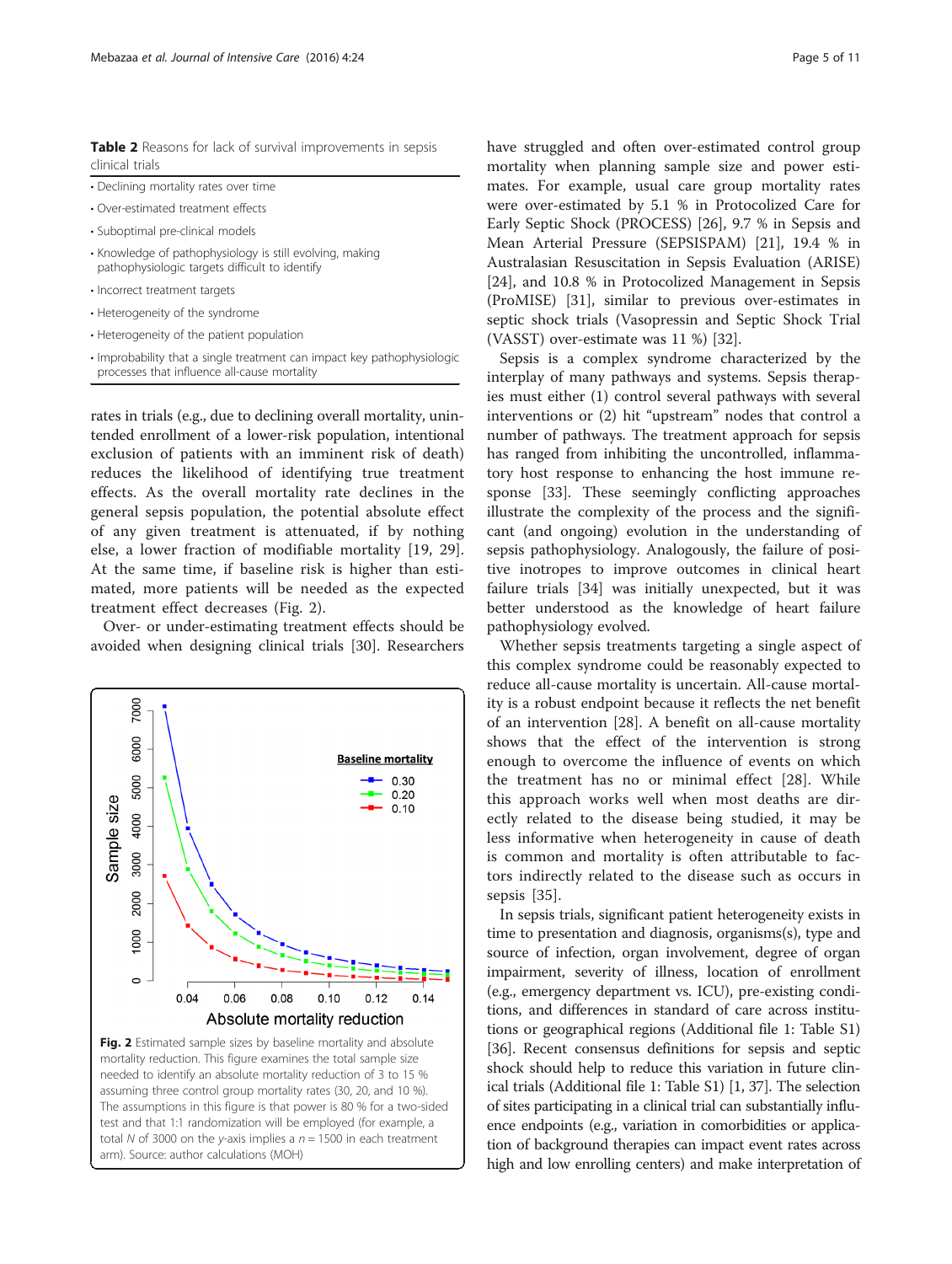trial results difficult, a challenge that has been experienced in acute heart failure trials [\[38\]](#page-9-0). Genetic variants also appear to influence severity [\[39\]](#page-9-0). Treatment responses might vary, perhaps considerably, within such a group of patients according to clinical and genetic heterogeneity. Recent observational cohort studies highlighted the wide variation in mortality rates according to infection source [[40](#page-9-0)]. At present, most trials do not consider heterogeneous treatment effects when estimating sample sizes. As a result, subgroup analyses, though often employed, are likely to miss important signals from treatments and interventions [[19](#page-9-0)].

# Approaches to design clinical trials in sepsis Characterization of pathophysiology: matching the treatment to the disease

Animal models used in sepsis do not accurately reflect the presentation of sepsis in humans [\[41](#page-9-0), [42\]](#page-9-0), in large part because there is no single presentation of sepsis in human disease. Validated and more clinically relevant animal models are needed to understand the disease process and enable therapy selection targeting specific pathophysiologic mechanisms. These models should replicate the duration of clinical intensive care treatment [[42\]](#page-9-0), integrate standard intensive care measures and advanced supportive care [[42](#page-9-0), [43\]](#page-9-0), investigate higher order species to minimize the physiological and immunological differences between small animal species and humans [[44](#page-9-0)–[46](#page-10-0)], and investigate older animals with chronic comorbidities to better reflect real-world patient populations [[42\]](#page-9-0). An alternate approach that might be more informative is to use the heterogeneity of animal models to understand predictors of treatment response, and then seek to replicate the predictors in a human trial. This approach has been explored in a systematic review of anti-tumor necrosis factor (anti-TNF) animal studies [[47\]](#page-10-0). Biomarkers may play a role if they aid in diagnosis, prognosis (e.g., troponin in acute coronary syndrome [[48](#page-10-0)] or N-terminal brain natriuretic peptide (NT-proBNP) in heart failure [\[49](#page-10-0)]), or identify patient subsets likely to respond to specific interventions (i.e., predictive biomarkers). Multi-biomarker approaches may be promising [[50\]](#page-10-0).

Although many advances in cardiovascular medicine were realized using the concept of large, simple trials, moving towards precision medicine has been proposed [[51](#page-10-0)] (e.g., targeting patients with elevated systolic blood pressure for vasodilator trials in acute heart failure [[52](#page-10-0)]). A similar approach has been suggested for sepsis trials, with emphasis on defining pathophysiology through better pre-clinical models, targeting drug development to specific pathophysiologic abnormalities, and selecting patients with clinical features likely to respond to a specific therapeutic approach or who are at sufficient risk for poor outcomes based on validated risk scores [\[42\]](#page-9-0).

# Appropriate endpoints for sepsis clinical trials: insights from acute heart failure clinical trials

# All-cause mortality

Reducing the morbidity burden in surviving patients is an important therapeutic goal that is not reflected in an all-cause mortality endpoint [\[53](#page-10-0)]. All-cause mortality is an appropriate endpoint when the population has a significant mortality risk and minimal competing risks and the intervention has the potential to alter the mortality risk. Short-term survival should predict longer-term survival with an acceptable quality of life. Sepsis satisfies the first criterion, but it performs poorly on the others. First, patients with sepsis die from many causes, but it is often impossible to determine which is primary (e.g., renal, hepatic, pulmonary, cardiac) [[33\]](#page-9-0). Death occurs via many pathways, some of which are unrelated to the therapy being studied and will not be impacted by the treatment (e.g., a decision to withdraw support in many ICU cases [\[2](#page-9-0)]). The "noise" of non-response can obscure a beneficial effect on disease-specific death (i.e., the death that the intervention is able to impact). Thus, cause-specific mortality is a more informative endpoint to determine the benefit of a drug or intervention, whereas all-cause mortality is more meaningful when information on the net benefit of an intervention (i.e., benefit in the context of adverse events or nonresponse) is being sought [[54\]](#page-10-0). In sepsis, cause-specific mortality is difficult to define but perhaps could be achieved in a clinical trial by increasing the "signal" (e.g., enrolling patients with the abnormality targeted by the intervention and exclude patients at low risk of death) and decreasing the "noise" (e.g., excluding patients with competing mortality risks from conditions unrelated to the sepsis episode). Cause-specific mortality might be useful in sepsis trials to identify agents with a significant treatment effect on specific components of the illness.

Similar to sepsis, patients with acute heart failure have high short-term mortality, a factor which usually makes mortality trials easier to conduct. However, in the case of acute heart failure, most therapies primarily target symptoms rather than the underlying pathophysiology that leads to death. Additionally, acute heart failure drugs are administered for a short-duration; both of these factors reduce the likelihood that all-cause mortality will be influenced over the intermediate or long-term (e.g., 180 days). Although the European Medicines Agency guideline still specifies all-cause mortality as the preferred primary endpoint in acute heart failure trials, it states that symptomatic improvement might be acceptable as a primary endpoint for short-term trials provided mortality is not adversely affected [\[55](#page-10-0)]. Regulatory agencies have recently agreed to a primary hierarchical clinical composite endpoint in an acute heart failure trial that combines a global assessment of symptoms,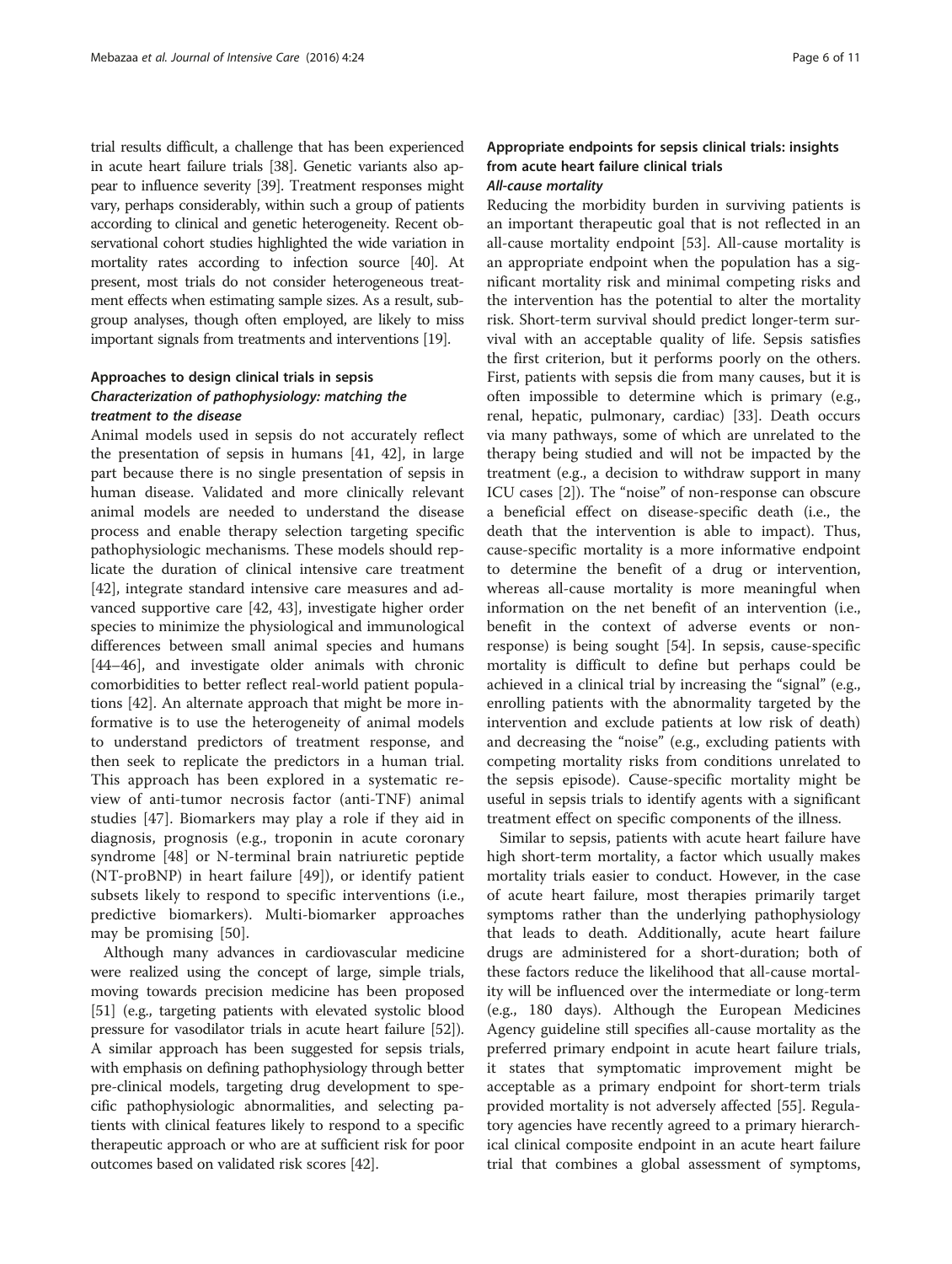persistent or worsening heart failure requiring an intervention, and all-cause mortality assessed at 6, 24, and 48 h. Patients are categorized as improved (moderate or marked improvement in clinical status at all planned assessments without hospitalization for heart failure or death), unchanged (modest improvement or worsening in clinical status), or worsened (moderate or marked worsening of clinical status at any planned assessment, hospitalization for heart failure requiring intravenous or mechanical interventions, or death). The distribution of patients in each category is compared between treatment groups to assess the treatment effect [\[56, 57](#page-10-0)]. This endpoint has the advantage of reflecting considerations that are important to patients (both symptoms and outcomes), and it allows for a short-term assessment of morbidity and mortality during the period when the pharmacologic effect is present. Importantly, long-term all-cause mortality should still be assessed for safety, and the study should be powered to demonstrate that longterm mortality is not increased by a pre-specified safety margin [[52\]](#page-10-0).

Regulatory agencies might consider a similar clinical composite endpoint adapted for sepsis trials, where endpoints describing end-organ function, need for mechanical support, or need for other interventions are combined with short-term mortality (ideally sepsisrelated mortality if consensus can be reached on a standard definition) as a primary endpoint, with longer-term all-cause mortality assessed for safety. This approach also has the advantage of reflecting relevant factors other than survival that are important to patients. Rigorous definitions for such endpoints are keys to ensure consistency and to reduce bias in the results and to ensure that the endpoint can be translated into a metric that is important to patients.

### Non-fatal endpoints

Total or ICU length of stay has been considered as an endpoint for sepsis trials. It is relevant because ICU stays are costly, but it is dependent on external factors that are unrelated to drug therapy (e.g., physician judgment, no accepted standards for discharge readiness, availability of step-down beds, payer influence, local standards of care). These same limitations have been recognized in acute heart failure trials [[58](#page-10-0)]. Thus, the length of stay is unsuitable as a primary endpoint for pivotal trials, but it can be useful as a secondary endpoint or to inform health technology and economic (cost/benefit) assessments. Other problems with using non-fatal endpoints include ascertainment bias, competing risks, and informative dropout when comparing treatment and control groups (i.e., patients who die cannot be hospitalized and patients who die early have decreased length of stay) [\[19](#page-9-0)].

Organ dysfunction is a relevant endpoint for sepsis trials. Multiple organs are impaired in sepsis [\[42\]](#page-9-0), but allcause mortality is insensitive to determine which organ or organ(s) are the primary driver of death. Conceptually, integrating a measure of organ dysfunction into a mortality endpoint (e.g., days alive and free of organ dysfunction) would provide a more comprehensive assessment of morbidity and mortality. Organ dysfunction is theoretically a more sensitive measure of the effect of an intervention on progression of the sepsis syndrome, but this concept has not yet been validated in trials. Since short-term organ dysfunction is associated with long-term outcome [\[17](#page-9-0), [59](#page-10-0)], it is plausible that improvements in organ function might translate into improved survival, but this relationship has not yet been shown and the hypothesis still requires confirmation. The primary value of measuring organ dysfunction at the current time is to gain an understanding of how an intervention impacts physiology and organ function. Correlations between change in short-term organ dysfunction and long-term sepsisassociated morbidity could also be derived from large robust registries that include long-term follow-up and outcomes. If used as an endpoint, organ dysfunction should be pre-defined in the protocol and statistical analysis plan. Ideally, consensus about how to define organ dysfunction should be sought so that definitions are used consistently across clinical trials.

Days alive and free from mechanical ventilation, renal replacement therapy, or vasopressors (i.e., organ failure free days) has also been proposed. These endpoints are clinically meaningful, and widespread use of the Surviving Sepsis Campaign guidelines has led to more consistent timing and application of life support interventions. Nonetheless, the decision to institute supportive therapies is often subjective and can be influenced by external factors (e.g., reimbursement incentives, interactions of various medical specialists (e.g., intensivists and nephrologists)), which introduces increased variability (i.e., random noise) in the study and possibly bias if the study is not blinded. Other complex issues also warrant consideration, including whether patients value more eventfree days equally regardless of when they occur (e.g., moving from 0 to 1 day is the same/better/worse than moving from 29 to 30 days), handling inclusion of multiple organs (i.e., are all organs of equal value or should failure in some organs be weighted more heavily than others), and methodology to account for pre-existing organ dysfunction. Interventions can be effective in preventing organ dysfunction (in patients who do not have organ dysfunction) and/or preventing progression of organ dysfunction (in patients who already have some degree of organ dysfunction). An adequate organ dysfunction scoring system must capture both of these possibilities.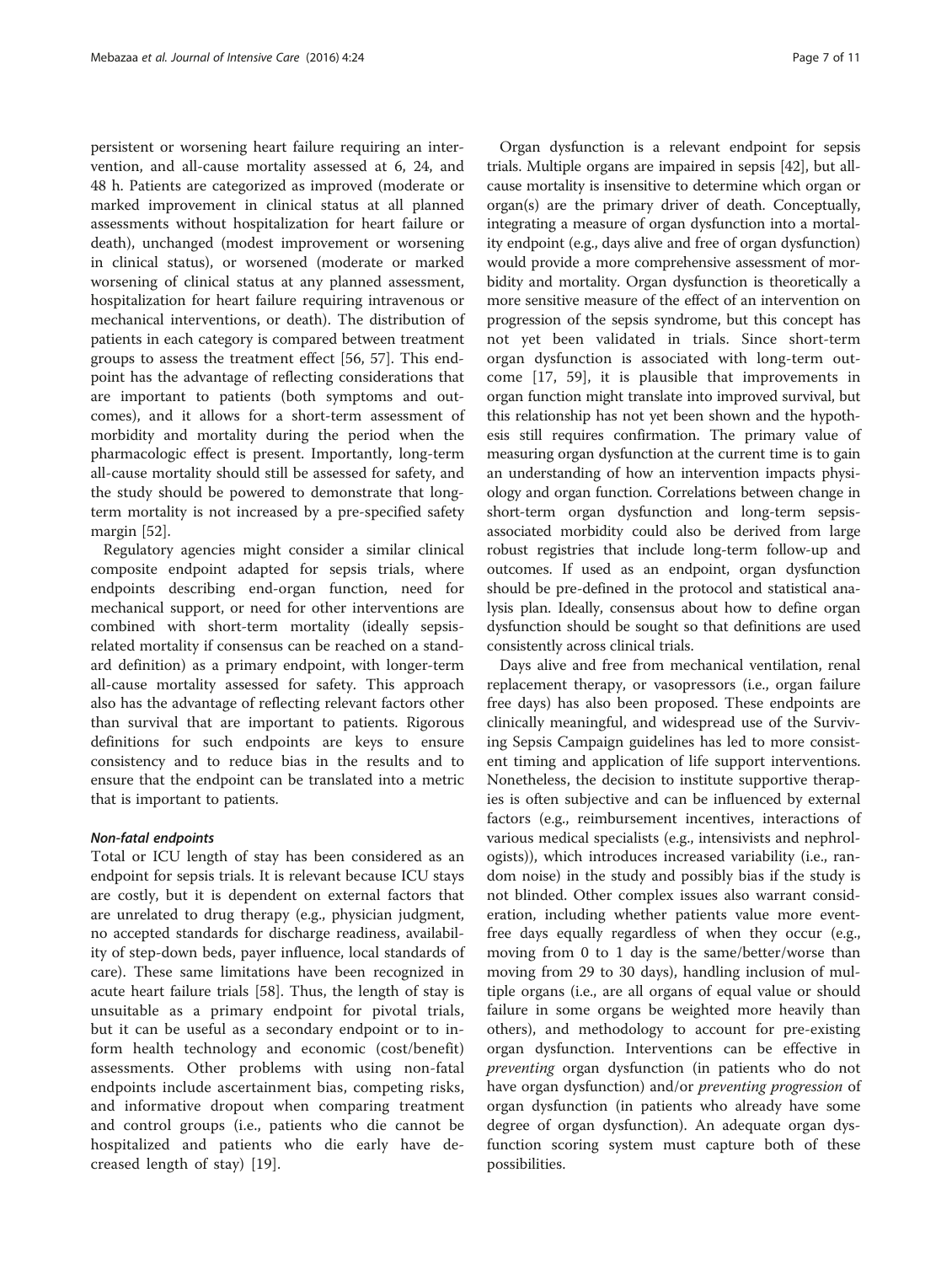<span id="page-7-0"></span>In general, there are no accepted surrogates for safety [[60\]](#page-10-0), although death is not the only safety measure. Safety is difficult to assess in sepsis trials because of the high incidence of organ dysfunction in sepsis. Differences in organ dysfunction scores between treatment groups could also be seen as a safety outcome (e.g., prevention of organ dysfunction due to side effects of excessive vasopressor doses and duration). Other events (e.g., anaphylaxis) might be relevant for specific drugs. Even if a beneficial effect was shown on organ dysfunction or other non-fatal endpoint, adequate assurance of safety would still have to be demonstrated, either in a pivotal clinical trial, in the entirety of the drug's database, or based on experience with similar drugs or interventions [[60\]](#page-10-0). Consultation with regulatory agencies is needed to determine the size of the safety database and the confidence level required to rule out an adverse effect on mortality; these decisions are often dependent on the severity of illness in the population studied and the specific benefit of the drug (e.g., a drug that improves a clinically important outcome vs. a drug that improves control of a biomarker).

# Role of alternative study designs Adaptive designs

Adaptive designs or seamless phase II/III designs have the potential to improve the efficiency of clinical trials. Adaptive designs can be particularly useful in fields in which data are limited to inform trial planning assumptions in the areas of expected event rates, anticipated effect sizes, heterogeneity of treatment effect, variance, safety, or drop-outs [\[61](#page-10-0), [62\]](#page-10-0). In sepsis, many uncertainties exist at the time of trial design, and adaptive design is a promising approach for both exploratory and confirmatory stages of drug development, especially in the context of moving towards exploration of novel endpoints for sepsis trials. These designs are well accepted for feasibility and early phase studies, but as experience with their use has increased, they are becoming more accepted for pivotal trials as well [[63\]](#page-10-0). Potential challenges include maintaining confidentiality and blinding of interim ongoing results and avoiding the introduction of bias resulting from the adaptations [[63\]](#page-10-0). Strict control of type I error risk and understanding the potential biases are important issues; rapid progress is being made around these issues [[64](#page-10-0), [65](#page-10-0)].

Realistic trial simulation is the key tool to address these challenges and advance the field. Trial simulation of traditional and adaptive trial designs furthers understanding of strengths and weaknesses of proposed trial designs and will illustrate vulnerabilities from minor deviations to study design assumptions (e.g., event rates, missing data).

Ideally, trial design should be a multi-step, collaborative, and interactive multidisciplinary process between scientific, clinical, and statistical domain experts to increase the quality and chance of success. This concept applies to all types of trials, but it is particularly important for adaptive design. Early interaction with regulators is highly recommended when using adaptive designs in the later stages of a drug development program [[61, 62](#page-10-0)].

#### Conclusions

Sepsis is a major burden with high mortality, and the lack of progress in identifying effective treatments is discouraging for researchers and industry. The clinical research challenges that have been encountered in sepsis trials closely resemble those experienced by investigators in acute heart failure trials. After decades of research, it has become clear in the acute heart failure community that the substantial patient heterogeneity contributes to the difficulties in identifying effective therapies for the condition. The recent consensus definitions for sepsis and septic shock are important advances in this regard [[1, 37](#page-9-0)].

### Table 3 Priorities for future sepsis clinical trials

- 1. Develop more informative studies using animal models
- 2. Emphasize study of pathophysiology
- 3. Identify biomarkers, molecular signals, or genetic markers to identify patients having an underlying causal process that might respond to the specific treatment being studied
- 4. Develop networks of sepsis investigators experienced in clinical trial conduct
- 5. Apply the recent Third International Consensus Definitions for Sepsis and Septic Shock [\[1,](#page-9-0) [37](#page-9-0)] when determining eligibility criteria
- 6. Conduct targeted clinical trials in relatively homogeneous groups of patients with characteristics suggestive of treatment response
- 7. Consider the addition of pre-specified covariate adjustment of the primary endpoint to address the issue of heterogeneity
- 8. Exclude low-risk patients if appropriate for the intervention being studied
- 9. Standardize care to reduce variability and random noise but not to the extent that results are not generalizable
- 10. Develop realistic expectations for treatment effect and power trials accordingly
- 11. Apply adaptive designs, especially when key variables are uncertain (e.g., event rates, expected treatment effect)
- 12. Consider targeted primary endpoints with all-cause mortality reserved for safety
- 13. Develop consensus in the field for standard trial definitions/criteria for interventions if used as endpoints (e.g., vasopressors, mechanical ventilation, renal replacement therapy)
- 14. Collaborate with regulators to modify approach to clinical trial design in this field
- 15. Develop robust registries to test external validity of the results of trials in broader patient populations
- 16. Discovery and development of a diagnostic that predicts a higher chance of response to a specific intervention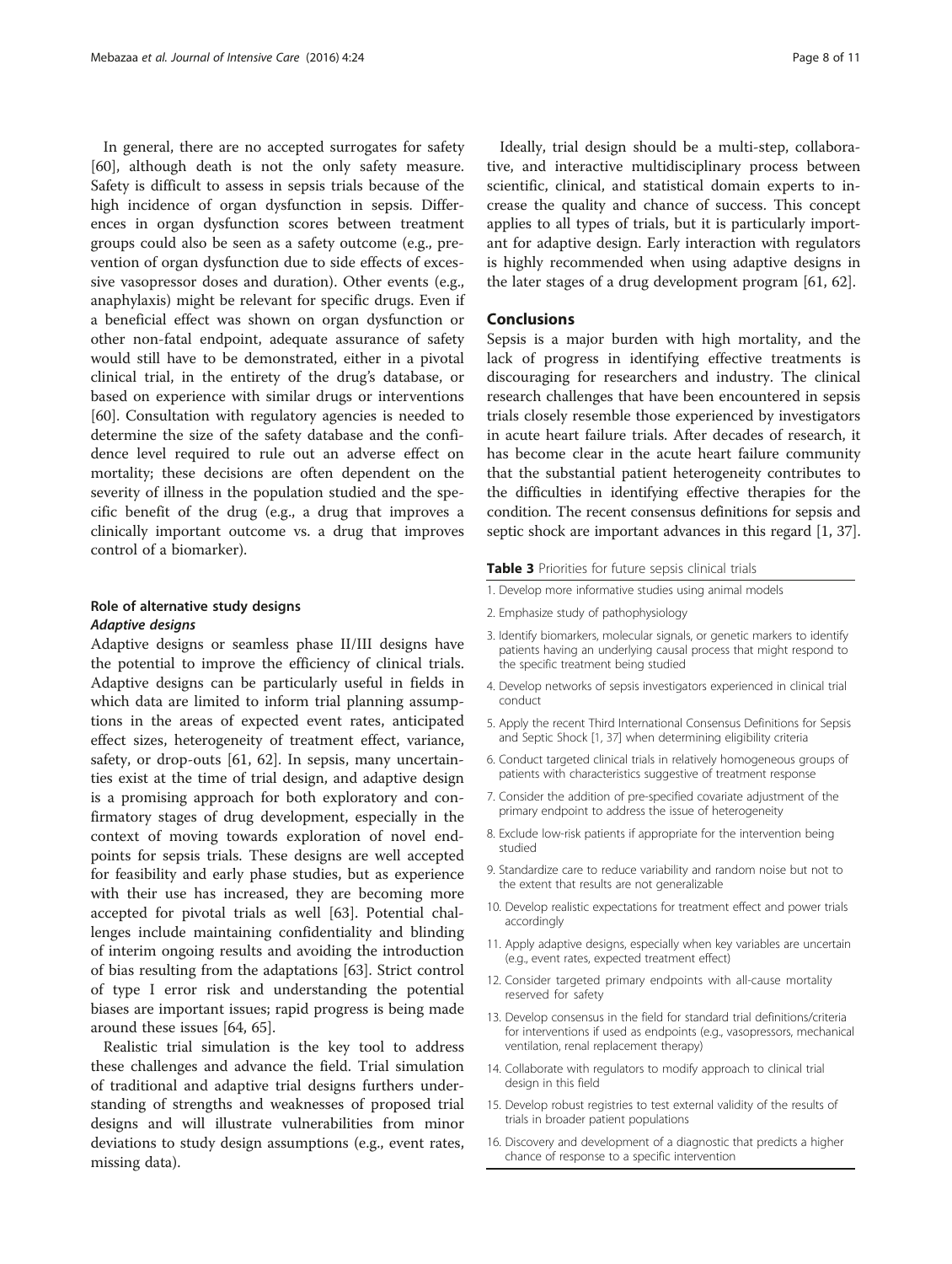<span id="page-8-0"></span>Additionally, assessing all-cause mortality alone is insufficient to fully characterize the burden of disease because it omits important aspects of symptoms and functional status. Academic heart failure investigators and industry have worked closely with regulators for many years to transition acute heart failure trials away from relying on shortterm symptoms and all-cause mortality as the primary efficacy measures, and ongoing trials are assessing novel clinical composite endpoints reflecting organ dysfunction and mortality while still evaluating all-cause mortality as a separate safety measure. Applying the lessons learned in acute heart failure trials to sepsis trials might be useful to advance the field (Table [3\)](#page-7-0). Selecting high-risk patients with clinical phenotypes considered likely to respond to the intervention under study may help to reduce patient heterogeneity within clinical trials and enable signals of benefit to be more readily detected. Additionally, novel endpoints beyond all-cause mortality should be considered for future sepsis trials.

### Additional file

[Additional file 1: Table S1.](dx.doi.org/10.1186/s40560-016-0151-6) This table describes the definitions of sepsis and septic shock that have been used in pivotal sepsis trials. (DOCX 21 KB)

#### Abbreviations

ADHERE: Acute Decompensated Heart Failure National Registry; AHEAD: Acute Heart Failure Database; ALARM: Acute Heart Failure Global Registry of Standard Treatment; ALBIOS: Albumin Italian Outcome Sepsis Study; Anti-TNF: anti-tumor necrosis factor; ARDS: acute respiratory distress syndrome; ARISE: Australasian Resuscitation in Sepsis Evaluation; ATTEND: Acute Decompensated Heart Failure Syndrome; CXR: chest radiography; ED: emergency department; EGDT: early goal-directed therapy; EHFS II: Second EuroHeart Failure Survey; Hgb: hemoglobin; ICU: intensive care unit; MAP: mean arterial pressure; NT-proBNP: N-terminal pro brain natriuretic peptide; OPTIMIZE: Organized Program to Initiate Lifesaving Treatment in Hospitalized Patients with Heart Failure; PaCO<sub>2</sub>: partial pressure of arterial carbon dioxide; PROCESS: Protocolized Care for Early Septic Shock; ProMISE: Protocolized Management in Sepsis; SEPSISPAM: Sepsis and Mean Arterial Pressure; SIRS: systemic inflammatory response syndrome; TRISS: Transfusion Requirements in Septic Shock; VASST: Vasopressin and Septic Shock Trial.

#### Competing interests

Alexandre Mebazaa received a speaker's honoraria from The Medicines Company, Novartis, Orion, Roche, and Servier and fees for Advisory Boards and Steering Committees from Cardiorentis, The Medicines Company, Adrenomed, MyCartis, ZS Pharma, and Critical Diagnostics. James A. Russell patents owned by the University of British Columbia (UBC) that are related to PCSK9 inhibitor(s) and sepsis and related to the use of vasopressin in septic shock. Dr. Russell is an inventor on these patents. Dr. Russell is a founder, Director, and shareholder in Cyon Therapeutics Inc. (developing a sepsis therapy). Dr. Russell has share options in Leading Biosciences Inc. Dr. Russell reports receiving consulting fees from Cubist Pharmaceuticals (formerly Trius Pharmaceuticals) (developing antibiotics), Ferring Pharmaceuticals (manufactures vasopressin and is developing selepressin), Grifols (sells albumin), MedImmune (regarding sepsis), Leading Biosciences (developing a sepsis therapeutic), La Jolla Pharmaceuticals (developing a sepsis therapeutic), CytoVale Inc. (developing a sepsis diagnostic), and Sirius Genomics Inc. (now closed; had done pharmacogenomics research in sepsis). Dr. Russell reports having received grant support from Sirius Genomics and Ferring Pharmaceuticals that was provided to and administered by UBC.

Andreas Bergmann is an employee of Adrenomed AG. Research reported in this publication was supported by the National Heart, Lung, and Blood Institute of the National Institutes of Health under Award Number F31HL127947 awarded to Michael O. Harhay. The content is solely the responsibility of the authors and does not necessarily represent the official views of the National Institutes of Health. Oliver Hartmann is an employee of Adrenomed AG. Frauke Hein is a cofounder and employee of Adrenomed AG. Anne Louise Kjolbye is an employee of Ferring Pharmaceuticals. Dr. Lewis serves as the senior medical scientist at Berry Consultants, LLC, a statistical consulting group that specializes in the design and support of adaptive clinical trials, including adaptive clinical trials focused on the evaluation of treatments for severe sepsis and septic shock. John C. Marshall received personal fees (DSMB member) from Asahi Kasei. Gernot Marx received research grants from EU project THALEA, BBraun Melsungen AG, personal fees (honoraria for lecturing and consulting) from BBraun Melsungen AG, Adrenomed, Philips and a patent pending for modulation of TLR4-signaling pathway. Peter Radermacher received research grants from Adrenomed AG, Boehringer Ingelheim Pharma GmbH & Co., German Ministry of Defense, and Poxel SA and personal fees from Boehringer Ingelheim Pharma GmbH & Co. Mathias Schroedter is an employee of Adrenomed AG. Wendy Gattis Stough is a consultant to European Drug Development Hub, Relypsa, CHU Nancy, European Society of Cardiology, Heart Failure Association of the European Society of Cardiology, Heart Failure Society of America, Overcome, Stealth BioTherapeutics, Covis Pharmaceuticals, University of Gottingen, and University of North Carolina. Joachim Struck is an employee of Adrenomed AG. Derek C. Angus received personal fees from Bayer HealthCare, Ferring Pharmaceuticals, GlaxoSmithKline, Ibis Biosciences, and Medimmune (consulting, advisory boards).

All other authors declare that they have no competing interests.

#### Authors' contributions

AM conceived, planned, and organized the meeting where discussions on this manuscript topic took place. AM and WGS drafted the manuscript. All authors presented and participated in the discussions during the meeting held in Paris France, January 2015. All authors critically revised the manuscript for important intellectual content. All authors have read and approved the final manuscript.

#### Acknowledgements

The authors thank EDDH - Fondation Transplantation for the logistical and administrative support.

#### Author details

<sup>1</sup>University Paris Diderot, Sorbonne Paris Cité, Paris, France. <sup>2</sup>U942 Inserm, APHP, Paris, France. <sup>3</sup>APHP, Department of Anesthesia and Critical Care Hôpitaux Universitaires Saint Louis-Lariboisière, Paris, France. <sup>4</sup>Department of Critical Care Medicine, St. Luc University Hospital, Université Catholique de Louvain (UCL), Brussels, Belgium. <sup>5</sup>Center for Heart Lung Innovation and the Division of Critical Care Medicine, St. Paul's Hospital, University of British Columbia, Vancouver, Canada. <sup>6</sup>Adrenomed AG, Hennigsdorf, Germany.<br><sup>7</sup>Università di Milano, Fondazione IPCCS Ca' Granda. Ospodale Maggior. Università di Milano, Fondazione IRCCS Ca' Granda, Ospedale Maggiore Policlinico, Milan, Italy. <sup>8</sup>Département d'Anesthésie – Réanimation – SMUR Hôpitaux Universitaires Saint Louis – Lariboisière, INSERM – UMR 942, Assistance Publique – Hôpitaux de Paris, Université Paris Diderot, Paris, France. <sup>9</sup> Division of Epidemiology, Department of Biostatistics and Epidemiology, Perelman School of Medicine, University of Pennsylvania, Philadelphia, PA, USA. <sup>10</sup>Ferring Pharmaceuticals, Copenhagen, Denmark.<br><sup>11</sup>Department of Anesthesiology, Critical Care and Burn Unit, St. Louis Hospital, University Paris 7 Denis Diderot, UMR-S942, Inserm, Paris, France. <sup>12</sup>Department of Emergency Medicine, Harbor-UCLA Medical Center, Torrance, CA, USA. <sup>13</sup>Department of Surgery, Interdepartmental Division of Critical Care Medicine, University of Toronto, St. Michael's Hospital, Toronto, Ontario, Canada. 14Department of Intensive Care and Intermediate Care, University Hospital RWTH Aachen, Aachen, Germany. <sup>15</sup>Institut für Anästhesiologische Pathophysiologie und Verfahrensentwicklung,<br>Universitätsklinikum, Ulm, Germany. <sup>16</sup>Campbell University College of Pharmacy and Health Sciences, Buies Creek, NC, USA. <sup>17</sup>Clinical Department and Laboratory of Intensive Care Medicine, Division of Cellular and Molecular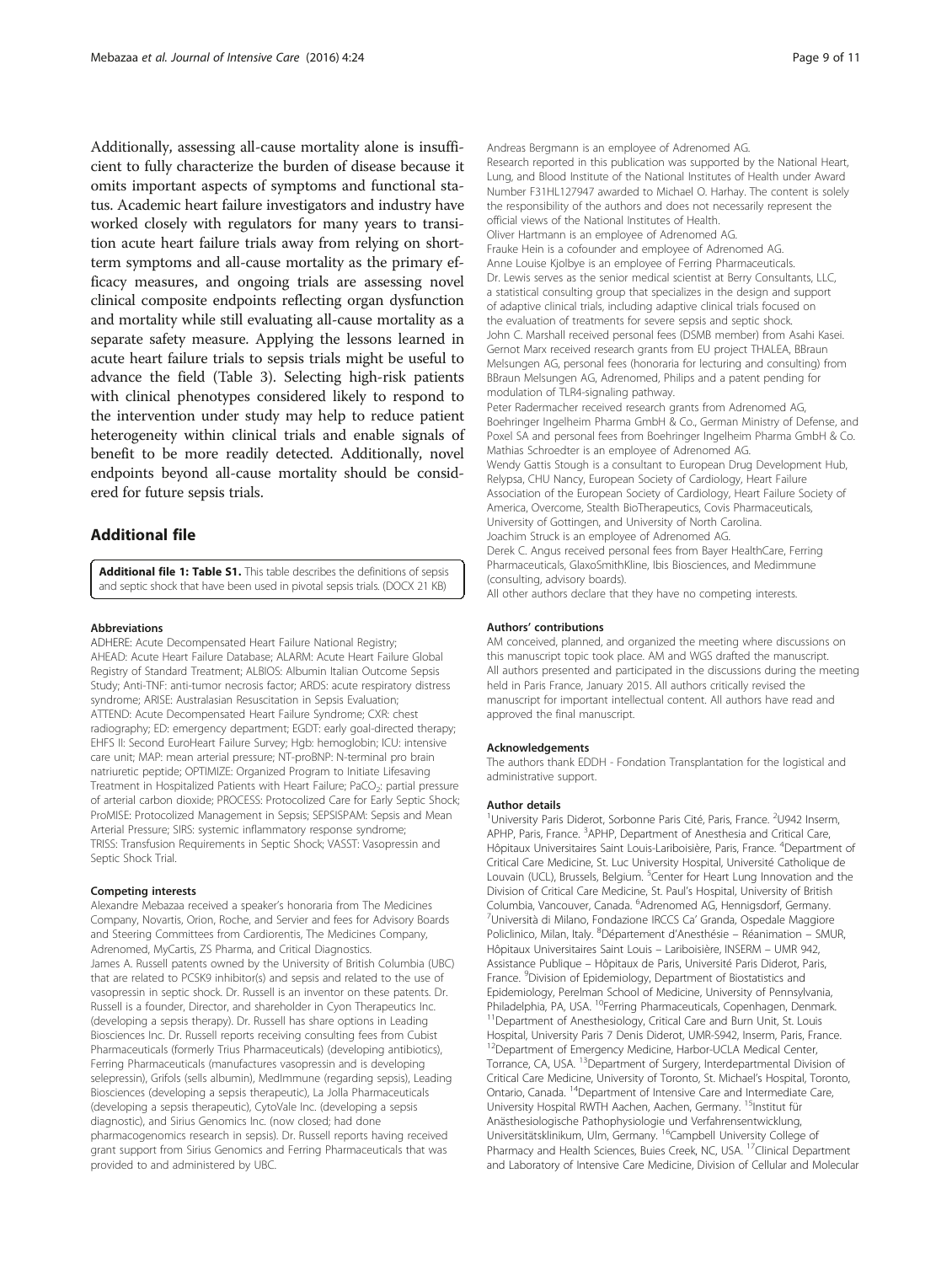<span id="page-9-0"></span>Medicine, KU Leuven, Leuven, Belgium. <sup>18</sup>Department of Cardiology, Cumhuriyet University Faculty of Medicine, Sivas, Turkey. 19CRISMA Center, Department of Critical Care Medicine, McGowan Institute for Regnerative Medicine, Clinical and Translational Science Institute, University of Pittsburgh Schools of the Health Sciences, Pittsburgh, PA, USA. <sup>20</sup>Department of Health Policy and Management, McGowan Institute for Regnerative Medicine, Clinical and Translational Science Institute, University of Pittsburgh Schools of the Health Sciences, Pittsburgh, PA, USA.

#### Received: 3 January 2016 Accepted: 17 March 2016 Published online: 31 March 2016

#### References

- Seymour CW, Liu VX, Iwashyna TJ, Brunkhorst FM, Rea TD, Scherag A et al. Assessment of Clinical Criteria for Sepsis: For the Third International Consensus Definitions for Sepsis and Septic Shock (Sepsis-3). JAMA. 2016; 315:762–74.
- 2. Kahn JM, Le T, Angus DC, Cox CE, Hough CL, White DB, et al. The epidemiology of chronic critical illness in the United States\*. Crit Care Med. 2015;43:282–7.
- 3. Mayr FB, Yende S, Angus DC. Epidemiology of severe sepsis. Virulence. 2014; 5:4–11.
- 4. Ogura H, Gando S, Saitoh D, Takeyama N, Kushimoto S, Fujishima S, et al. Epidemiology of severe sepsis in Japanese intensive care units: a prospective multicenter study. J Infect Chemother. 2014;20:157–62.
- Quenot JP, Binquet C, Kara F, Martinet O, Ganster F, Navellou JC, et al. The epidemiology of septic shock in French intensive care units: the prospective multicenter cohort EPISS study. Crit Care. 2013;17:R65.
- 6. Taniguchi LU, Bierrenbach A, Toscano CM, Schettino G, Azevedo L. Sepsis-related deaths in Brazil: an analysis of the national mortality registry from 2002 to 2010. Crit Care. 2014;18:608.
- 7. Cohen J, Vincent JL, Adhikari NK, Machado FR, Angus DC, Calandra T, et al. Sepsis: a roadmap for future research. Lancet Infect Dis. 2015;15:581–614.
- 8. Gaieski DF, Edwards JM, Kallan MJ, Carr BG. Benchmarking the incidence and mortality of severe sepsis in the United States. Crit Care Med. 2013;41: 1167–74.
- 9. Adhikari NK, Fowler RA, Bhagwanjee S, Rubenfeld GD. Critical care and the global burden of critical illness in adults. Lancet. 2010;376:1339–46.
- 10. Fleischmann C, Scherag A, Adhikari N. Global burden of sepsis: a systematic review [abstract]. Crit Care. 2015;19:P21.
- 11. Kaukonen KM, Bailey M, Suzuki S, Pilcher D, Bellomo R. Mortality related to severe sepsis and septic shock among critically ill patients in Australia and New Zealand, 2000-2012. JAMA. 2014;311:1308–16.
- 12. Eisner MD, Thompson T, Hudson LD, Luce JM, Hayden D, Schoenfeld D, et al. Efficacy of low tidal volume ventilation in patients with different clinical risk factors for acute lung injury and the acute respiratory distress syndrome. Am J Respir Crit Care Med. 2001;164:231–6.
- 13. Funk DJ, Kumar A. Antimicrobial therapy for life-threatening infections: speed is life. Crit Care Clin. 2011;27:53–76.
- 14. Gao F, Melody T, Daniels DF, Giles S, Fox S. The impact of compliance with 6-hour and 24-hour sepsis bundles on hospital mortality in patients with severe sepsis: a prospective observational study. Crit Care. 2005;9:R764–70.
- 15. Jones AE, Focht A, Horton JM, Kline JA. Prospective external validation of the clinical effectiveness of an emergency department-based early goaldirected therapy protocol for severe sepsis and septic shock. Chest. 2007; 132:425–32.
- 16. Linder A, Guh D, Boyd JH, Walley KR, Anis AH, Russell JA. Long-term (10-year) mortality of younger previously healthy patients with severe sepsis/septic shock is worse than that of patients with nonseptic critical illness and of the general population. Crit Care Med. 2014;42:2211–8.
- 17. Linder A, Fjell C, Levin A, Walley KR, Russell JA, Boyd JH. Small acute increases in serum creatinine are associated with decreased long-term survival in the critically ill. Am J Respir Crit Care Med. 2014;189:1075–81.
- 18. Fried TR, Bradley EH, Towle VR, Allore H. Understanding the treatment preferences of seriously ill patients. N Engl J Med. 2002;346:1061–6.
- 19. Harhay MO, Wagner J, Ratcliffe SJ, Bronheim RS, Gopal A, Green S, et al. Outcomes and statistical power in adult critical care randomized trials. Am J Respir Crit Care Med. 2014;189:1469–78.
- 20. Dellinger RP, Levy MM, Rhodes A, Annane D, Gerlach H, Opal SM, et al. Surviving sepsis campaign: international guidelines for management of severe sepsis and septic shock: 2012. Crit Care Med. 2013;41:580–637.
- 21. Asfar P, Meziani F, Hamel JF, Grelon F, Megarbane B, Anguel N, et al. High versus low blood-pressure target in patients with septic shock. N Engl J Med. 2014;370:1583–93.
- 22. Caironi P, Tognoni G, Masson S, Fumagalli R, Pesenti A, Romero M, et al. Albumin replacement in patients with severe sepsis or septic shock. N Engl J Med. 2014;370:1412–21.
- 23. Holst LB, Haase N, Wetterslev J, Wernerman J, Guttormsen AB, Karlsson S, et al. Lower versus higher hemoglobin threshold for transfusion in septic shock. N Engl J Med. 2014;371:1381–91.
- 24. Peake SL, Delaney A, Bailey M, Bellomo R, Cameron PA, Cooper DJ, et al. Goal-directed resuscitation for patients with early septic shock. N Engl J Med. 2014;371:1496–506.
- 25. Truwit JD, Bernard GR, Steingrub J, Matthay MA, Liu KD, Albertson TE, et al. Rosuvastatin for sepsis-associated acute respiratory distress syndrome. N Engl J Med. 2014;370:2191–200.
- 26. Yealy DM, Kellum JA, Huang DT, Barnato AE, Weissfeld LA, Pike F, et al. A randomized trial of protocol-based care for early septic shock. N Engl J Med. 2014;370:1683–93.
- 27. Gheorghiade M, Adams KF, Cleland JG, Cotter G, Felker GM, Filippatos GS, et al. Phase III clinical trial end points in acute heart failure syndromes: a virtual roundtable with the Acute Heart Failure Syndromes International Working Group. Am Heart J. 2009;157:957–70.
- 28. Zannad F, Garcia AA, Anker SD, Armstrong PW, Calvo G, Cleland JG, et al. Clinical outcome endpoints in heart failure trials: a European Society of Cardiology Heart Failure Association consensus document. Eur J Heart Fail. 2013;15:1082–94.
- 29. Yusuf S, Collins R, Peto R. Why do we need some large, simple randomized trials? Stat Med. 1984;3:409–22.
- 30. Stevenson EK, Rubenstein AR, Radin GT, Wiener RS, Walkey AJ. Two decades of mortality trends among patients with severe sepsis: a comparative metaanalysis\*. Crit Care Med. 2014;42:625–31.
- 31. Mouncey PR, Osborn TM, Power GS, Harrison DA, Sadique MZ, Grieve RD, et al. Trial of early, goal-directed resuscitation for septic shock. N Engl J Med. 2015;372:1301–11.
- 32. Russell JA, Walley KR, Singer J, Gordon AC, Hebert PC, Cooper DJ, et al. Vasopressin versus norepinephrine infusion in patients with septic shock. N Engl J Med. 2008;358:877–87.
- 33. Hotchkiss RS, Karl IE. The pathophysiology and treatment of sepsis. N Engl J Med. 2003;348:138–50.
- 34. Cohn JN, Goldstein SO, Greenberg BH, Lorell BH, Bourge RC, Jaski BE, et al. A dose-dependent increase in mortality with vesnarinone among patients with severe heart failure. Vesnarinone Trial Investigators. N Engl J Med. 1998; 339:1810–6.
- 35. Gayat E, Lemasle L, Payen D. Drotrecogin alfa (activated) in severe sepsis. Lancet Infect Dis. 2013;13:109–10.
- 36. Gattinoni L, Ranieri VM, Pesenti A. Sepsis: needs for defining severity. Intensive Care Med. 2015;41:551–2.
- 37. Shankar-Hari M, Phillips GS, Levy ML, Seymour CW, Liu VX, Deutschman CS et al. Developing a New Definition and Assessing New Clinical Criteria for Septic Shock: For the Third International Consensus Definitions for Sepsis and Septic Shock (Sepsis-3). JAMA. 2016;315:775–87.
- 38. Gheorghiade M, Vaduganathan M, Greene SJ, Mentz RJ, Adams Jr KF, Anker SD, et al. Site selection in global clinical trials in patients hospitalized for heart failure: perceived problems and potential solutions. Heart Fail Rev. 2014; 19:135–52.
- 39. Toubiana J, Courtine E, Pene F, Viallon V, Asfar P, Daubin C, et al. IRAK1 functional genetic variant affects severity of septic shock. Crit Care Med. 2010;38:2287–94.
- 40. Leligdowicz A, Dodek PM, Norena M, Wong H, Kumar A, Kumar A. Association between source of infection and hospital mortality in patients who have septic shock. Am J Respir Crit Care Med. 2014;189:1204–13.
- 41. Opal SM, Dellinger RP, Vincent JL, Masur H, Angus DC. The next generation of sepsis clinical trial designs: what is next after the demise of recombinant human activated protein C?\*. Crit Care Med. 2014;42:1714–21.
- 42. Angus DC, van der Poll T. Severe sepsis and septic shock. N Engl J Med. 2013;369:840–51.
- 43. Fink MP, Heard SO. Laboratory models of sepsis and septic shock. J Surg Res. 1990;49:186–96.
- 44. Seok J, Warren HS, Cuenca AG, Mindrinos MN, Baker HV, Xu W, et al. Genomic responses in mouse models poorly mimic human inflammatory diseases. Proc Natl Acad Sci U S A. 2013;110:3507–12.